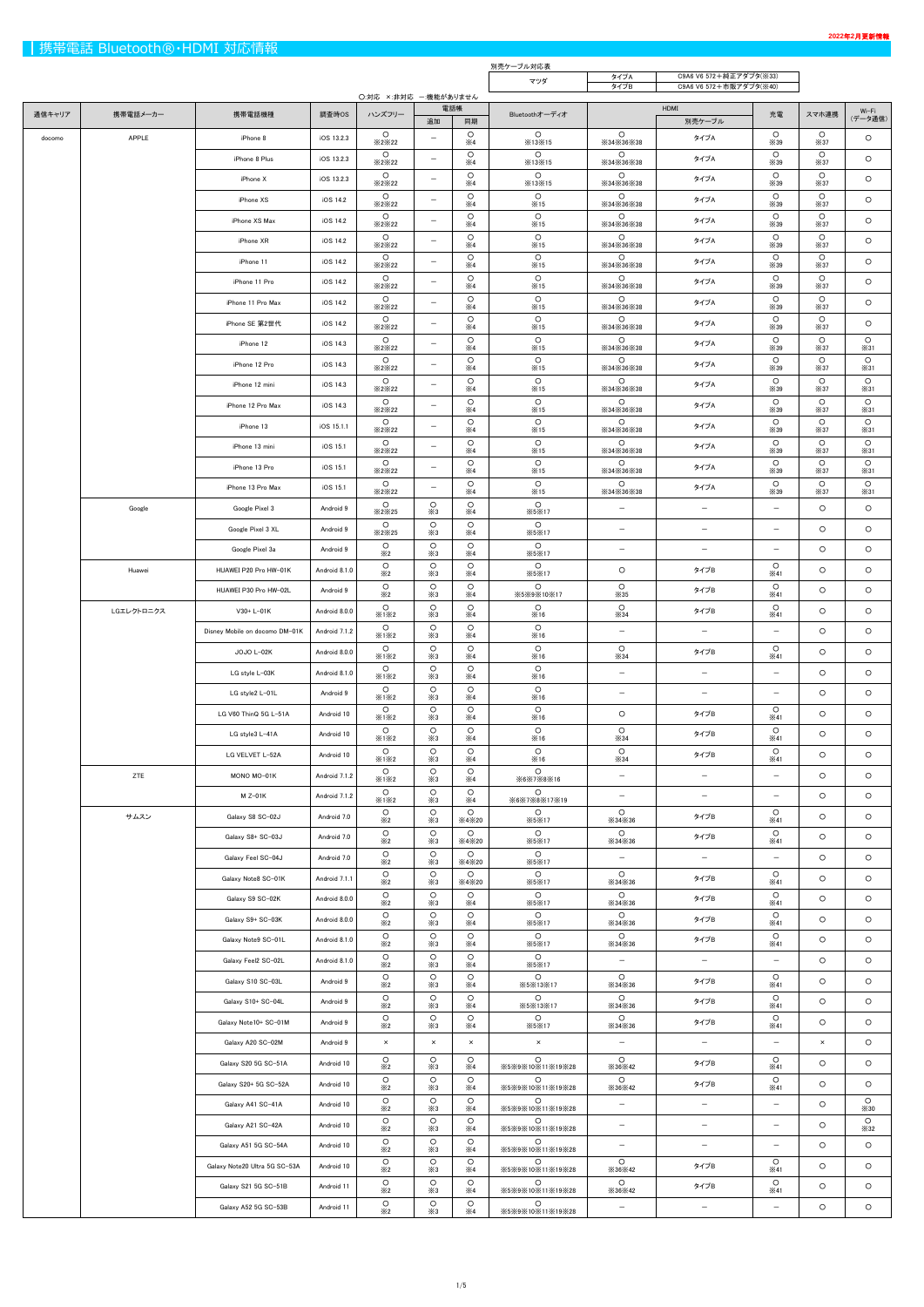| 通信キャリア | 携帯電話メーカー          | 携帯電話機種                    | 調査時OS         | ハンズフリー                            |                          | 電話帳                                 | Bluetoothオーディオ                    |                                                | HDMI                     | 充電                       | スマホ連携                    | Wi-Fi                  |
|--------|-------------------|---------------------------|---------------|-----------------------------------|--------------------------|-------------------------------------|-----------------------------------|------------------------------------------------|--------------------------|--------------------------|--------------------------|------------------------|
|        |                   |                           |               | $\circ$                           | 追加<br>$\circ$            | 同期<br>$\circ$                       | $\circ$                           |                                                | 別売ケーブル                   |                          |                          | (データ通信)                |
| docomo | シャープ              | AQUOS R SH-03J            | Android 7.1.1 | X1X2<br>$\circ$                   | $\times 3$<br>$\circ$    | $\times 4$<br>$\circ$               | X7X8X17<br>$\circ$                | $\qquad \qquad -$                              | $\overline{\phantom{m}}$ | $\qquad \qquad -$        | $\circ$                  | $\circ$                |
|        |                   | AQUOS sense SH-01K        | Android 7.1.2 | X1X2X23<br>$\circ$                | $\times 3$<br>$\circ$    | $\times 4$<br>$\circ$               | $\times 6\times 17$<br>$\circ$    | $\overline{\phantom{0}}$                       | $\overline{\phantom{m}}$ | $\overline{\phantom{0}}$ | $\circ$                  | $\circ$                |
|        |                   | AQUOS R2 SH-03K           | Android 8.0.0 | X1X2                              | $\times3$                | $\times 4$                          | X5X17X19<br>$\circ$               | $\overline{\phantom{m}}$                       | $\overline{\phantom{m}}$ | $\qquad \qquad -$        | $\circ$                  | $\circ$                |
|        |                   | AQUOS sense2 SH-01L       | Android 8.1.0 | $\circ$<br>X1X2                   | $\circ$<br>$\times 3$    | $\circ$<br>$\times 4$               | $\times$ 5 $\times$ 17            | $\overline{\phantom{m}}$                       | $\overline{\phantom{m}}$ | $-$                      | $\circ$                  | $\circ$                |
|        |                   | AQUOS ケータイ SH-02L         | Android 8.1.0 | $\circ$<br>X1X2                   | $\circ$<br>$\times3$     | $\circ$<br>$\times 4$               | $\circ$<br>×6×15×19               | $\overline{\phantom{m}}$                       | $\overline{\phantom{m}}$ | $\qquad \qquad -$        | $\qquad \qquad -$        | $\circ$                |
|        |                   | AQUOS R3 SH-04L           | Android 9     | $\circ$<br>X1X2                   | $\circ$<br>$\times3$     | $\circ$<br>$\times 4$               | $\circ$<br>$\times$ 5 $\times$ 17 | $\overline{\phantom{m}}$                       | $\overline{\phantom{m}}$ | $-$                      | $\circ$                  | $\circ$                |
|        |                   | AQUOS sense3 SH-02M       | Android 9     | $\circ$<br>X1X2                   | $\circ$<br>$\times 3$    | $\circ$<br>$\times 4$               | $\circ$<br>×5×17                  | $\overline{\phantom{m}}$                       | $\overline{\phantom{m}}$ | $\qquad \qquad -$        | $\circ$                  | $\circ$<br>$\times 26$ |
|        |                   | AQUOS zero2 SH-01M        | Android 10    | $\circ$<br>X1X2                   | $\circ$<br>$\times3$     | $\circ$<br>$\times 4$               | $\circ$<br>X5X11X19X28            | $\qquad \qquad -$                              | $\overline{\phantom{m}}$ | $\overline{\phantom{0}}$ | $\circ$                  | $\circ$                |
|        |                   | AQUOS R5G SH-51A          | Android 10    | $\circ$<br>X1X2                   | $\circ$<br>$\times 3$    | $\circ$<br>$\times 4$               | $\circ$<br>X5X11X19X28            | $\circ$                                        | タイプB                     | $\circ$<br>$\times 41$   | $\circ$                  | $\circ$                |
|        |                   | AQUOS sense5G SH-53A      | Android 11    | $\circ$<br>X1X2                   | $\circ$<br>$\times 3$    | $\circ$<br>$\times 4$               | $\circ$<br>X5X11X19X28            | $\overline{\phantom{m}}$                       | $-$                      | $-$                      | $\circ$                  | $\circ$                |
|        |                   | AQUOS R6 SH-51B           | Android 11    | $\circ$<br>X1X2                   | $\circ$<br>$\times 3$    | $\circ$<br>$\times 4$               | $\circ$<br>X5X11X19X28            | $\circ$                                        | タイプB                     | $\circ$<br>×41           | $\circ$                  | $\circ$                |
|        | ソニーモバイルコミュニケーションズ | Xperia XZs SO-03J         | Android 7.1.1 | $\circ$<br>X1X2                   | $\circ$<br>$\times 3$    | $\circ$<br>$\times 4$               | $\circ$<br>×15×19                 | $\overline{\phantom{m}}$                       | $\overline{\phantom{m}}$ | $-$                      | $\circ$                  | $\circ$                |
|        |                   | Xperia XZ Premium SO-04J  | Android 7.1.1 | $\circ$<br>X1X2                   | $\circ$<br>$\times3$     | $\circ$<br>$\times 4$               | $\circ$<br>×15×19                 | $\overline{\phantom{m}}$                       | $\qquad \qquad -$        | $-$                      | $\circ$                  | $\circ$                |
|        |                   | Xperia XZ1 SO-01K         | Android 8.0.0 | $\circ$<br>X1X2                   | $\circ$<br>$\times3$     | $\circ$<br>$\times 4$               | $\circ$<br>×15                    | $\overline{\phantom{m}}$                       | $\overline{\phantom{m}}$ | $\overline{\phantom{0}}$ | $\circ$                  | $\circ$                |
|        |                   | Xperia XZ1 Compact SO-02K | Android 8.0.0 | $\circ$<br>X1X2                   | $\circ$<br>$\times 3$    | $\circ$<br>$\times 4$               | $\circ$<br>×15                    | $\qquad \qquad -$                              | $\overline{\phantom{m}}$ | $\qquad \qquad -$        | $\circ$                  | $\circ$                |
|        |                   | Xperia XZ2 SO-03K         | Android 8.0.0 | $\circ$<br>X1X2                   | $\circ$<br>$\times3$     | $\circ$<br>$\times 4$               | $\circ$<br>×15                    | $\overline{\phantom{m}}$                       | $\overline{\phantom{m}}$ | $\qquad \qquad -$        | $\circ$                  | $\circ$                |
|        |                   | Xperia XZ2 Compact SO-05K | Android 8.0.0 | $\circ$<br>X1X2                   | $\circ$<br>$\times 3$    | $\circ$<br>$\times 4$               | $\circ$<br>×15                    | $\overline{\phantom{0}}$                       | $\qquad \qquad -$        | $\overline{\phantom{0}}$ | $\circ$                  | $\circ$                |
|        |                   | Xperia XZ2 Premium SO-04K | Android 8.0.0 | $\circ$<br>X1X2                   | $\circ$<br>$\times 3$    | $\circ$<br>$\times 4$               | $\circ$<br>×15                    | $\overline{\phantom{m}}$                       | $\qquad \qquad -$        | $\qquad \qquad -$        | $\circ$                  | $\circ$                |
|        |                   | Xperia XZ3 SO-01L         | Android 9     | $\circ$<br>X1X2                   | $\circ$<br>$\times 3$    | $\circ$<br>$\times 4$               | $\circ$<br>×15                    | $\overline{\phantom{0}}$                       | $\qquad \qquad -$        | $\overline{\phantom{0}}$ | $\circ$                  | $\circ$                |
|        |                   | Xperia Ace SO-02L         | Android 9     | $\circ$<br>X1X2                   | $\circ$<br>$\times 3$    | $\circ$<br>$\times 4$               | $\circ$<br>×15                    | $\overline{\phantom{a}}$                       | $\overline{\phantom{m}}$ | $\overline{\phantom{0}}$ | $\circ$                  | $\circ$                |
|        |                   | Xperia 1 SO-03L           | Android 9     | $\circ$<br>X1X2                   | $\circ$<br>$\times 3$    | $\circ$<br>$\times 4$               | $\circ$<br>×15                    | $\circ$<br>$\times$ 34                         | タイプB                     | $\circ$<br>×41           | $\circ$                  | $\circ$                |
|        |                   | Xperia 5 SO-01M           | Android 9     | $\circ$<br>X1X2                   | $\circ$<br>$\times3$     | $\circ$<br>$\times 4$               | $\circ$<br>×15                    | $\circ$<br>×34                                 | タイプB                     | $\circ$<br>$\times 41$   | $\circ$                  | $\circ$                |
|        |                   | Xperia 1 II SO-51A        | Android 10    | $\circ$<br>×1×2                   | $\circ$<br>$\times3$     | $\circ$<br>$\times 4$               | $\circ$<br>×15                    | $\circ$                                        | タイプB                     | $\circ$<br>$\times 41$   | $\circ$                  | $\circ$                |
|        |                   | Xperia 10 II SO-41A       | Android 10    | $\circ$<br>X1X2                   | $\circ$<br>$\times 3$    | $\circ$<br>$\times 4$               | $\circ$<br>×15                    | $\qquad \qquad -$                              | $ \,$                    | $\qquad \qquad -$        | $\circ$                  | $\circ$                |
|        |                   | Xperia Ace II SO-41B      | Android 11    | $\circ$<br>X1X2                   | $\circ$<br>$\times3$     | $\circ$<br>$\times 4$               | $\circ$<br>X7X8X15                | $\qquad \qquad -$                              | $\overline{\phantom{a}}$ | $\qquad \qquad -$        | $\circ$                  | $\circ$                |
|        |                   | Xperia 10 III SO-52B      | Android 11    | $\circ$<br>X1X2                   | $\circ$<br>$\times 3$    | $\circ$<br>$\times 4$               | $\circ$<br>×15                    | $\circ$                                        | タイプB                     | $\circ$<br>×41           | $\circ$                  | $\circ$                |
|        |                   | Xperia 1 III SO-51B       | Android 11    | $\circ$<br>X1X2                   | $\circ$<br>$\times 3$    | $\circ$<br>$\times 4$               | $\circ$<br>×15                    | $\circ$                                        | タイプB                     | $\circ$<br>×41           | $\circ$                  | $\circ$                |
|        | 京セラ               | カードケータイ KY-01L            | $ \,$         | $\circ$<br>X1X2                   | $\circ$                  | $\circ$                             | $-$                               | $\overline{\phantom{m}}$                       | $ \,$                    | $-$                      | $ \,$                    | $\circ$                |
|        | 富士通               | arrows Be F-05J           | Android 7.1.1 | $\circ$                           | $\circ$                  | $\circ$                             | $\circ$                           | $\overline{\phantom{a}}$                       | $\overline{\phantom{a}}$ | $-$                      | $\circ$                  | $\circ$                |
|        |                   | arrows NX F-01K           | Android 7.1.1 | X1X2<br>$\circ$                   | $\times 3$<br>$\circ$    | $\times 4$<br>$\circ$               | $\times 6\times 17$<br>$\circ$    | $\overline{\phantom{a}}$                       | $\qquad \qquad -$        | $-$                      | $\circ$                  | $\circ$                |
|        |                   | らくらくスマートフォン me F-03K      | Android 7.1.2 | X1X2<br>$\circ$                   | $\times 3$<br>$\circ$    | $\times 4$<br>$\times$              | ×17<br>$\circ$                    | $\overline{\phantom{a}}$                       | $\overline{\phantom{m}}$ | $-$                      | $\circ$                  | $\circ$                |
|        |                   | arrows Be F-04K           | Android 8.1.0 | X1X2<br>$\circ$                   | $\times 3$<br>$\circ$    | $\circ$                             | ×17<br>$\circ$                    | -                                              | $\overline{\phantom{m}}$ | $\qquad \qquad -$        | $\circ$                  | $\times 24$<br>$\circ$ |
|        |                   | らくらくスマートフォン me F-01L      | Android 8.1.0 | X1X2<br>$\circ$                   | $\times$ 3<br>$\circ$    | $\times 4$<br>$\circ$               | <b>X5X17</b><br>$\circ$           | $\overline{\phantom{a}}$                       | $\overline{\phantom{m}}$ | $-$                      | $\circ$                  | $\circ$                |
|        |                   | arrows Be3 F-02L          | Android 9     | ×1×2<br>$\circ$                   | $\times 3$<br>$\circ$    | $\times 4$<br>$\circ$               | $\times$ 5 $\times$ 17<br>$\circ$ | $\qquad \qquad -$                              | $\overline{\phantom{m}}$ | $\qquad \qquad -$        | $\circ$                  | $\circ$                |
|        |                   | arrows ケータイ F-03L         | Android 8.1.0 | X1X2<br>$\circ$                   | $\times 3$<br>$\circ$    | $\times 4$<br>$\circ$               | $\times$ 5 $\times$ 17<br>$\circ$ | $\qquad \qquad -$                              | $\overline{\phantom{m}}$ | $\overline{\phantom{0}}$ | $\overline{\phantom{0}}$ | $\times 24$<br>$\circ$ |
|        |                   |                           |               | X1X2<br>$\circ$                   | $\times 3$               | $\times 4$                          | X6X15X19X21                       |                                                |                          |                          | $\qquad \qquad -$        | $\qquad \qquad -$      |
|        |                   | らくらくホン F-01M              | Android 8.1.0 | X1X2<br>$\circ$                   | $-$<br>$\circ$           | $\overline{\phantom{m}}$<br>$\circ$ | $\qquad \qquad -$<br>$\circ$      | $\qquad \qquad -$                              | $\qquad \qquad -$        | $\qquad \qquad -$        |                          |                        |
|        |                   | arrows Be4 F-41A          | Android 10    | ×1×2<br>$\circ$                   | $\times3$<br>$\circ$     | $\times 4$<br>$\circ$               | X5X11X19X28<br>$\circ$            | $\overline{\phantom{a}}$                       | $ \,$                    | $-$<br>$\circ$           | $\circ$                  | $\circ$                |
|        |                   | arrows 5G F-51A           | Android 10    | X1X2X29<br>$\circ$                | $\times 3$<br>$\circ$    | $\times 4$<br>$\circ$               | X5X11X19X28<br>$\circ$            | $\circ$                                        | タイプB                     | $\times 41$              | $\circ$                  | $\circ$                |
|        |                   | らくらくスマートフォン F-42A         | Android 10    | X1X2<br>$\circ$                   | $\times3$<br>$\circ$     | $\times 4$<br>$\circ$               | X5X11X19X28<br>$\circ$            | $\overline{\phantom{a}}$                       | $\overline{\phantom{a}}$ | $-$<br>$\circ$           | $\circ$                  | $\circ$                |
|        |                   | arrows NX9 F-52A          | Android 11    | X1X2<br>$\circ$                   | $\times 3$<br>$\circ$    | $\times 4$<br>$\circ$               | X5X11X19X28<br>$\circ$            | $\circ$                                        | タイプB                     | ×41                      | $\circ$                  | $\circ$                |
|        |                   | arrows Be4 Plus F-41B     | Android 11    | X1X2<br>$\circ$                   | $\times3$                | $\times 4$<br>$\circ$               | X5X11X19X28<br>$\circ$            | $\overline{\phantom{m}}$<br>$\circ$            | $\overline{\phantom{a}}$ | $-$<br>$\circ$           | $\circ$<br>$\circ$       | $\circ$                |
| au     | APPLE             | iPhone 8                  | iOS 13.2.3    | X2X22<br>$\circ$                  | $-$                      | $\times 4$<br>$\circ$               | ×13×15<br>$\circ$                 | $\times$ 34 $\times$ 36 $\times$ 38<br>$\circ$ | タイプA                     | $\times$ 39<br>$\circ$   | $\times$ 37<br>$\circ$   | $\circ$                |
|        |                   | iPhone 8 Plus             | iOS 13.2.3    | X2X22<br>$\circ$                  | $\overline{\phantom{a}}$ | $\times 4$<br>$\circ$               | ×13×15<br>$\circ$                 | X34X36X38<br>$\circ$                           | タイプA                     | $\times$ 39<br>$\circ$   | $\times$ 37<br>$\circ$   | $\circ$                |
|        |                   | iPhone X                  | iOS 13.2.3    | X2X22<br>$\circ$                  | $-$                      | $\times 4$<br>$\circ$               | ×13×15<br>$\circ$                 | X34X36X38                                      | タイプA                     | $\times$ 39<br>$\circ$   | $\times$ 37<br>$\circ$   | $\circ$                |
|        |                   | iPhone XS                 | iOS 14.2      | X2X22                             | $-$                      | $\times 4$                          | ×15                               | $\circ$<br>$\times$ 34 $\times$ 36 $\times$ 38 | タイプA                     | $\times$ 39              | $\times$ 37              | $\circ$                |
|        |                   | iPhone XS Max             | iOS 14.2      | $\circ$<br>$\times$ 2 $\times$ 22 | $\qquad \qquad -$        | $\circ$<br>$\times 4$               | $\circ$<br>×15                    | $\circ$<br>$\times$ 34 $\times$ 36 $\times$ 38 | タイプA                     | $\circ$<br>$\times$ 39   | $\circ$<br>×37           | $\circ$                |
|        |                   | iPhone XR                 | iOS 14.2      | $\circ$<br>X2X22                  |                          | $\circ$<br>$\times 4$               | $\circ$<br>×15                    | $\circ$<br>$\times$ 34 $\times$ 36 $\times$ 38 | タイプA                     | $\circ$<br>$\times$ 39   | $\circ$<br>$\times$ 37   | $\cap$                 |
|        |                   | iPhone 11                 | iOS 14.2      | $\circ$<br>X2X22                  | $-$                      | $\circ$<br>$\times 4$               | $\circ$<br>×15                    | $\circ$<br>$\times$ 34 $\times$ 36 $\times$ 38 | タイプA                     | $\circ$<br>$\times$ 39   | $\circ$<br>$\times$ 37   | $\circ$                |
|        |                   | iPhone 11 Pro             | iOS 14.2      | $\circ$<br>X2X22                  | $\qquad \qquad -$        | $\circ$<br>$\times 4$               | $\circ$<br>×15                    | $\circ$<br>$\times$ 34 $\times$ 36 $\times$ 38 | タイプA                     | $\circ$<br>$\times$ 39   | $\circ$<br>$\times$ 37   | $\circ$                |
|        |                   | iPhone 11 Pro Max         | iOS 14.2      | $\circ$<br>$\times$ 2 $\times$ 22 | $-$                      | $\circ$<br>$\times 4$               | $\circ$<br>×15                    | $\circ$<br>$\times$ 34 $\times$ 36 $\times$ 38 | タイプA                     | $\circ$<br>$\times$ 39   | $\circ$<br>$\times$ 37   | $\circ$                |
|        |                   | iPhone SE 第2世代            | iOS 14.2      | $\circ$<br>X2X22                  | $\overline{\phantom{a}}$ | $\circ$<br>$\times 4$               | $\circ$<br>×15                    | $\circ$<br>$\times$ 34 $\times$ 36 $\times$ 38 | タイプA                     | $\circ$<br>$\times$ 39   | $\circ$<br>$\times$ 37   | $\circ$                |
|        |                   | iPhone 12                 | iOS 14.3      | $\circ$<br>$\times$ 2 $\times$ 22 | $-$                      | $\circ$<br>$\times 4$               | $\circ$<br>×15                    | $\circ$<br>$\times$ 34 $\times$ 36 $\times$ 38 | タイプA                     | $\circ$<br>$\times$ 39   | $\circ$<br>$\times$ 37   | $\circ$<br>$\times$ 31 |
|        |                   | iPhone 12 Pro             | iOS 14.3      | $\circ$<br>X2X22                  | $-$                      | $\circ$<br>$\times 4$               | $\circ$<br>×15                    | $\circ$<br>$\times$ 34 $\times$ 36 $\times$ 38 | タイプA                     | $\circ$<br>$\times$ 39   | $\circ$<br>$\times$ 37   | $\circ$<br>$\times$ 31 |
|        |                   | iPhone 12 mini            | iOS 14.3      | $\circ$<br>$\times$ 2 $\times$ 22 | $-$                      | $\circ$<br>$\times 4$               | $\circ$<br>×15                    | $\circ$<br>$\times$ 34 $\times$ 36 $\times$ 38 | タイプA                     | $\circ$<br>$\times$ 39   | $\circ$<br>$\times$ 37   | $\circ$<br>$\times$ 31 |
|        |                   | iPhone 12 Pro Max         | iOS 14.3      | $\circ$<br>X2X22                  | $-$                      | $\circ$<br>$\times 4$               | $\circ$<br>×15                    | $\circ$<br>$\times$ 34 $\times$ 36 $\times$ 38 | タイプA                     | $\circ$<br>$\times$ 39   | $\circ$<br>$\times$ 37   | $\circ$<br>$\times$ 31 |
|        |                   | iPhone 13                 | iOS 15.1.1    | $\circ$<br>X2X22                  | $-$                      | $\circ$<br>$\times 4$               | $\circ$<br>×15                    | $\circ$<br>$\times$ 34 $\times$ 36 $\times$ 38 | タイプA                     | $\circ$<br>$\times$ 39   | $\circ$<br>$\times$ 37   | $\circ$<br>$\times$ 31 |
|        |                   | iPhone 13 mini            | iOS 15.1      | $\circ$<br>X2X22                  | $-$                      | $\circ$<br>$\times 4$               | $\circ$<br>×15                    | $\circ$<br>$\times$ 34 $\times$ 36 $\times$ 38 | タイプA                     | $\circ$<br>$\times$ 39   | $\circ$<br>$\times$ 37   | $\circ$<br>$\times$ 31 |
|        |                   | iPhone 13 Pro             | iOS 15.1      | $\circ$<br>$\times$ 2 $\times$ 22 | $-$                      | $\circ$<br>$\times 4$               | $\circ$<br>×15                    | $\circ$<br>$\times$ 34 $\times$ 36 $\times$ 38 | タイプA                     | $\circ$<br>$\times$ 39   | $\circ$<br>$\times$ 37   | $\circ$<br>$\times$ 31 |
|        |                   | iPhone 13 Pro Max         | iOS 15.1      | $\circ$<br>X2X22                  | $\qquad \qquad -$        | $\circ$<br>$\times 4$               | $\circ$<br>×15                    | $\circ$<br>×34×36×38                           | タイプA                     | $\circ$<br>$\times$ 39   | $\circ$<br>$\times$ 37   | $\circ$<br>$\times$ 31 |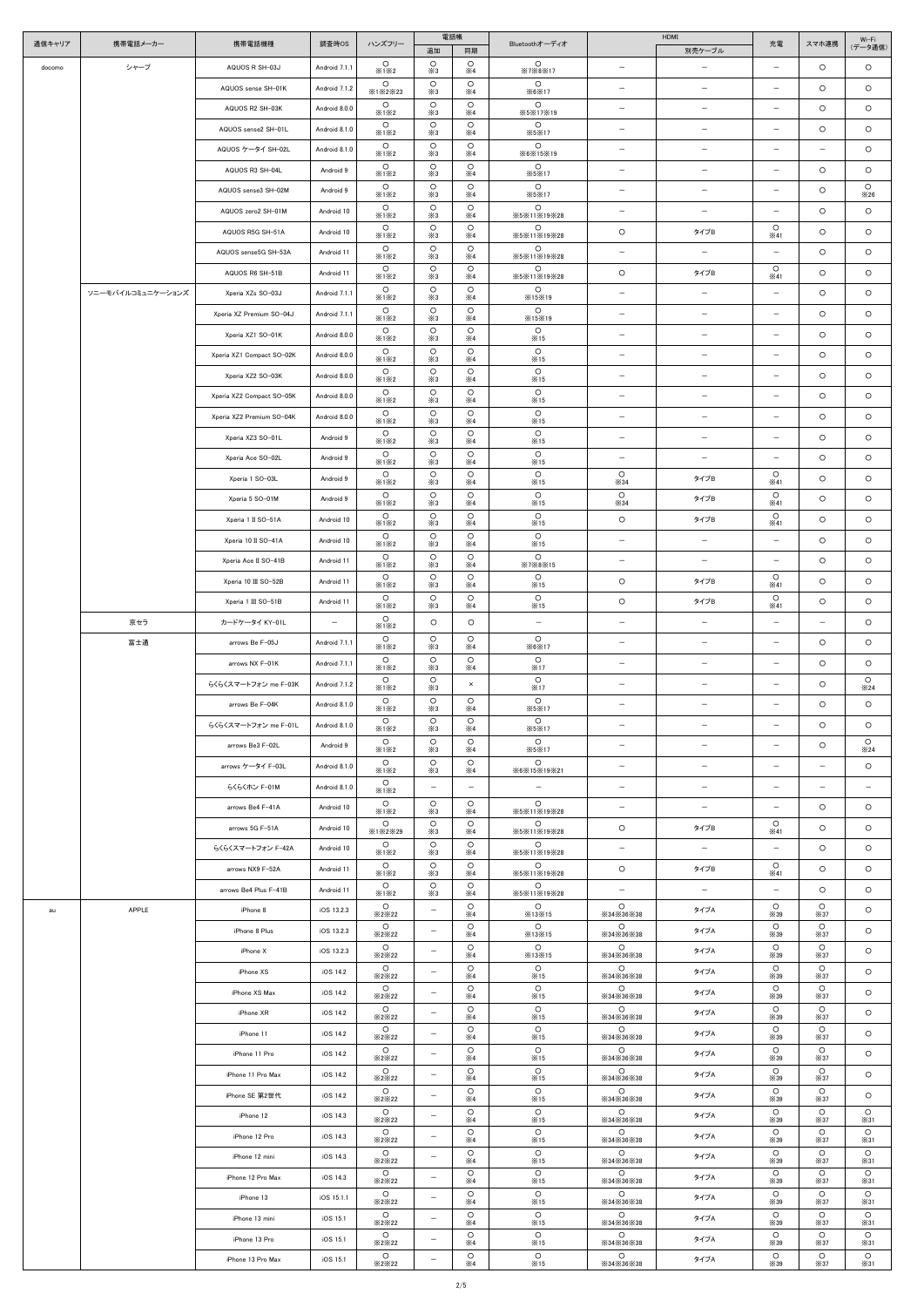| 通信キャリア | 携帯電話メーカー          | 携帯電話機種                        | 調査時OS         | ハンズフリー                | 電話帳                   |                       | Bluetoothオーディオ              |                                     | HDMI                               | 充電                                  | スマホ連携                    | Wi-Fi<br>(データ通信)       |
|--------|-------------------|-------------------------------|---------------|-----------------------|-----------------------|-----------------------|-----------------------------|-------------------------------------|------------------------------------|-------------------------------------|--------------------------|------------------------|
|        | Google            | Google Pixel 5                | Android 11    | $\circ$               | 追加<br>$\circ$         | 同期<br>$\circ$         | $\circ$                     | $\overline{\phantom{m}}$            | 別売ケーブル<br>$\overline{\phantom{m}}$ | $\overline{\phantom{m}}$            | $\circ$                  | $\circ$                |
| au     |                   |                               |               | $\times 2$<br>$\circ$ | $\times3$<br>$\circ$  | $\times 4$<br>$\circ$ | X5X11X19X28<br>$\circ$      | $\pmb{\times}$                      | $\overline{\phantom{m}}$           |                                     | $\circ$                  | $\circ$                |
|        | <b>HTC</b>        | HTC U11 HTV33                 | Android 7.1.1 | X1X2<br>$\circ$       | $\times 3$<br>$\circ$ | $\times 4$<br>$\circ$ | X7X8X17<br>$\circ$          |                                     |                                    | $\times$                            |                          |                        |
|        | Huawei            | HUAWEI nova 2 HWV31           | Android 7.0   | ×1×2<br>$\circ$       | $\times3$<br>$\circ$  | $\times 4$<br>$\circ$ | ×16<br>$\circ$              | $\qquad \qquad -$                   | $\qquad \qquad -$                  | $\overline{\phantom{m}}$            | $\circ$                  | $\circ$                |
|        |                   | HUAWEI P20 lite HWV32         | Android 8.0.0 | ×1×2<br>$\circ$       | $\times 3$<br>$\circ$ | $\times 4$<br>$\circ$ | ×16<br>$\circ$              | $\overline{\phantom{m}}$            | $\overline{\phantom{m}}$           | $\overline{\phantom{m}}$            | $\circ$                  | $\circ$                |
|        |                   | HUAWEI P30 lite Premium HWV33 | Android 9     | $\times 2$<br>$\circ$ | $\times 3$<br>$\circ$ | $\times 4$<br>$\circ$ | X9X10X16X19<br>$\circ$      | $\overline{\phantom{m}}$<br>$\circ$ | $\overline{\phantom{m}}$           | $\overline{\phantom{m}}$<br>$\circ$ | $\circ$                  | $\circ$                |
|        | LGエレクトロニクス        | isai V30+ LGV35               | Android 8.0.0 | X1X2<br>$\circ$       | $\times 3$<br>$\circ$ | $\times 4$<br>$\circ$ | X16<br>$\circ$              | ×34                                 | タイプB                               | ×41                                 | $\circ$                  | $\circ$                |
|        |                   | LG it LGV36                   | Android 8.1.0 | ×1×2<br>$\circ$       | $\times 3$<br>$\circ$ | $\times 4$<br>$\circ$ | ×16<br>$\circ$              | $\overline{\phantom{m}}$            | $\overline{\phantom{m}}$           | $\overline{\phantom{m}}$<br>$\circ$ | $\circ$                  | $\circ$                |
|        | OPPO              | OPPO Find X2 Pro OPG01        | Android 10    | $\times 2$<br>$\circ$ | $\times3$<br>$\circ$  | $\times 4$<br>$\circ$ | <b>※5※16※19</b><br>$\circ$  | $\circ$                             | タイプB                               | ×41                                 | $\circ$                  | $\circ$                |
|        |                   | OPPO A54 5G OPG02             | Android 11    | $\times 2$<br>$\circ$ | $\times 3$<br>$\circ$ | $\times 4$<br>$\circ$ | X5X9X10X16X19<br>$\circ$    | $\overline{\phantom{m}}$            | $\overline{\phantom{m}}$           | $\overline{\phantom{m}}$<br>$\circ$ | $\circ$                  | $\circ$                |
|        |                   | OPPO Find X3 Pro OPG03        | Android 11    | $\times 2$<br>$\circ$ | $\times3$<br>$\circ$  | $\times 4$<br>$\circ$ | X5X9X10X16X19<br>$\circ$    | $\circ$                             | タイプB                               | ×41                                 | $\circ$                  | $\circ$                |
|        | Xiaomi            | Mi 10 Lite 5G XIG01           | Android 10    | X1X2<br>$\circ$       | $\times 3$<br>$\circ$ | $\times 4$<br>$\circ$ | X5X11X19X28<br>$\circ$      | $\overline{\phantom{m}}$            | $-$                                | $\overline{\phantom{m}}$            | $\circ$                  | $\circ$                |
|        | ZTE               | ZTE a1 ZTG01                  | Android 10    | X1X2<br>$\circ$       | $\times3$<br>$\circ$  | $\times 4$<br>$\circ$ | ※5※7※8※11※19※28<br>$\circ$  | $\overline{\phantom{m}}$<br>$\circ$ | $\overline{\phantom{m}}$           | $\overline{\phantom{a}}$<br>$\circ$ | $\circ$                  | $\circ$                |
|        | サムスン              | Galaxy S8 SCV36               | Android 7.0   | $\times 2$<br>$\circ$ | $\times 3$<br>$\circ$ | $\times 4$<br>$\circ$ | <b>X5X17</b><br>$\circ$     | $\times$ 34 $\times$ 36<br>$\circ$  | タイプB                               | ×41<br>$\circ$                      | $\circ$                  | $\circ$                |
|        |                   | Galaxy S8+ SCV35              | Android 7.0   | $\times 2$<br>$\circ$ | $\times 3$<br>$\circ$ | $\times 4$<br>$\circ$ | <b>X5X17</b><br>$\circ$     | $\times 34\times 36$<br>$\circ$     | タイプB                               | ×41<br>$\circ$                      | $\circ$                  | $\circ$                |
|        |                   | Galaxy Note8 SCV37            | Android 7.1.1 | $\times 2$<br>$\circ$ | $\times3$<br>$\circ$  | $\times 4$<br>$\circ$ | X5X17<br>$\circ$            | $\times$ 34 $\times$ 36<br>$\circ$  | タイプB                               | ×41<br>$\circ$                      | $\circ$                  | $\circ$                |
|        |                   | Galaxy S9 SCV38               | Android 8.0.0 | $\times 2$<br>$\circ$ | $\times3$<br>$\circ$  | $\times 4$<br>$\circ$ | X5X17<br>$\circ$            | $\times$ 34 $\times$ 36<br>$\circ$  | タイプB                               | ×41<br>$\circ$                      | $\circ$                  | $\circ$                |
|        |                   | Galaxy S9+ SCV39              | Android 8.0.0 | $\times 2$<br>$\circ$ | $\times 3$<br>$\circ$ | $\times 4$<br>$\circ$ | X5X17<br>$\circ$            | $\times$ 34 $\times$ 36<br>$\circ$  | タイプB                               | ×41<br>$\circ$                      | $\circ$                  | $\circ$                |
|        |                   | Galaxy Note9 SCV40            | Android 8.1.0 | $\times 2$<br>$\circ$ | $\times 3$<br>$\circ$ | $\times 4$<br>$\circ$ | X5X17<br>$\circ$            | $\times$ 34 $\times$ 36<br>$\circ$  | タイプB                               | ×41<br>$\circ$                      | $\circ$                  | $\circ$                |
|        |                   | Galaxy S10 SCV41              | Android 9     | $\times 2$            | $\times 3$            | $\times 4$            | <b>※5※13※17</b><br>$\circ$  | $\times$ 34 $\times$ 36<br>$\circ$  | タイプB                               | ×41                                 | $\circ$                  | $\circ$                |
|        |                   | Galaxy S10+ SCV42             | Android 9     | $\circ$<br>$\times 2$ | $\circ$<br>$\times3$  | $\circ$<br>$\times 4$ | X5X13X17                    | $\times$ 34 $\times$ 36             | タイプB                               | $\circ$<br>×41                      | $\circ$                  | $\circ$                |
|        |                   | Galaxy A30 SCV43              | Android 9     | $\circ$<br>$\times 2$ | $\circ$<br>$\times 3$ | $\circ$<br>$\times 4$ | $\circ$<br>X5X13X17         | $\overline{\phantom{m}}$            | $\overline{\phantom{m}}$           | $\overline{\phantom{a}}$            | $\circ$                  | $\circ$                |
|        |                   | Galaxy Note10+ SCV45          | Android 9     | $\circ$<br>$\times 2$ | $\circ$<br>$\times 3$ | $\circ$<br>$\times 4$ | $\circ$<br><b>X5X17</b>     | $\circ$<br>$\times$ 34 $\times$ 36  | タイプB                               | $\circ$<br>×41                      | $\circ$                  | $\circ$                |
|        |                   | Galaxy A20 SCV46              | Android 9     | $\circ$<br>$\times 2$ | $\circ$<br>$\times3$  | $\circ$<br>$\times 4$ | $\circ$<br><b>X5X17</b>     |                                     |                                    |                                     | $\circ$                  | $\circ$                |
|        |                   | Galaxy Z Flip SCV47           | Android 10    | $\circ$<br>$\times 2$ | $\circ$<br>$\times3$  | $\circ$<br>$\times 4$ | O<br>※5※9※10※11※19※28       | $\overline{\phantom{m}}$            | $\qquad \qquad -$                  | $\overline{\phantom{m}}$            | $\circ$                  | $\circ$                |
|        |                   | Galaxy S20 5G SCG01           | Android 10    | $\circ$<br>$\times 2$ | $\circ$<br>$\times 3$ | $\circ$<br>$\times 4$ | O<br>※5※9※10※11※19※28       | $\circ$<br>$\times 36\times 42$     | タイプB                               | $\circ$<br>×41                      | $\circ$                  | $\circ$                |
|        |                   | Galaxy S20+ 5G SCG02          | Android 10    | $\circ$<br>$\times 2$ | $\circ$<br>$\times 3$ | $\circ$<br>$\times 4$ | $\circ$<br>X5X9X10X11X19X28 | $\circ$<br>$\times 36\times 42$     | タイプB                               | $\circ$<br>×41                      | $\circ$                  | $\circ$                |
|        |                   | Galaxy A41 SCV48              | Android 10    | $\circ$<br>$\times 2$ | $\circ$<br>$\times 3$ | $\circ$<br>$\times 4$ | $\circ$<br>※5※9※10※11※19※28 | $\qquad \qquad -$                   | $\overline{\phantom{m}}$           | $\overline{\phantom{m}}$            | $\circ$                  | $\circ$                |
|        |                   | Galaxy Note20 Ultra 5G SCG06  | Android 11    | $\circ$<br>$\times 2$ | $\circ$<br>$\times 3$ | $\circ$<br>$\times 4$ | $\circ$<br>※5※9※10※11※19※28 | $\circ$<br>$\times 36\times 42$     | タイプB                               | $\circ$<br>×41                      | $\circ$                  | $\circ$                |
|        |                   | Galaxy A51 5G SCG07           | Android 10    | $\circ$<br>$\times 2$ | $\circ$<br>$\times 3$ | $\circ$<br>$\times 4$ | $\circ$<br>※5※9※10※11※19※28 | $\overline{\phantom{m}}$            | $\overline{\phantom{m}}$           | $\overline{\phantom{m}}$            | $\circ$                  | $\circ$                |
|        |                   | Galaxy A32 5G SCG08           | Android 11    | $\circ$<br>$\times 2$ | $\circ$<br>$\times 3$ | $\circ$<br>$\times 4$ | $\circ$<br>X5X9X10X11X19X28 | $\overline{\phantom{m}}$            | $\overline{\phantom{m}}$           | $\overline{\phantom{m}}$            | $\circ$                  | $\circ$                |
|        |                   | Galaxy S21 5G SCG09           | Android 11    | $\circ$<br>$\times 2$ | $\circ$<br>$\times 3$ | $\circ$<br>$\times 4$ | $\circ$<br>※5※9※10※11※19※28 | $\circ$<br>X36X42                   | タイプB                               | $\circ$<br>×41                      | $\circ$                  | $\circ$                |
|        | シャープ              | AQUOS R SHV39                 | Android 7.1.1 | $\circ$<br>×1×2       | $\circ$<br>$\times3$  | $\circ$<br>$\times 4$ | $\circ$<br>X7X8X17          | $\overline{\phantom{m}}$            | $\overline{\phantom{0}}$           | $\overline{\phantom{0}}$            | $\circ$                  | $\circ$                |
|        |                   | AQUOS sense SHV40             | Android 7.1.2 | $\circ$<br>X1X2X23    | $\circ$<br>$\times 3$ | $\circ$<br>$\times 4$ | $\circ$<br>×6×17            | $\overline{\phantom{m}}$            | $\overline{\phantom{m}}$           | $\overline{\phantom{m}}$            | $\circ$                  | $\circ$                |
|        |                   | AQUOS K SHF34                 | Android 5.1.1 | $\circ$<br>×1×2       | $\circ$<br>$\times 3$ | $\circ$<br>$\times 4$ | $\circ$<br>×6×18            | $\overline{\phantom{m}}$            | $\overline{\phantom{m}}$           | $\overline{\phantom{m}}$            | $\overline{\phantom{m}}$ | $\circ$                |
|        |                   | AQUOS R compact SHV41         | Android 8.0.0 | $\circ$<br>X1X2       | $\circ$<br>$\times 3$ | $\circ$<br>$\times 4$ | $\circ$<br>X5X17            | $\qquad \qquad -$                   | $\qquad \qquad -$                  | $\overline{\phantom{m}}$            | $\circ$                  | $\circ$                |
|        |                   | AQUOS R2 SHV42                | Android 8.0.0 | $\circ$<br>×1×2       | $\circ$<br>$\times 3$ | $\circ$<br>$\times 4$ | $\circ$<br>X5X17X19         | $\overline{\phantom{m}}$            | $\overline{\phantom{m}}$           | $\overline{\phantom{m}}$            | $\circ$                  | $\circ$                |
|        |                   | AQUOS sense2 SHV43            | Android 8.1.0 | $\circ$<br>X1X2       | $\circ$<br>$\times 3$ | $\circ$<br>$\times 4$ | $\circ$<br>X5X17            | $\overline{\phantom{m}}$            | $-$                                | $\overline{\phantom{m}}$            | $\circ$                  | $\circ$                |
|        |                   | AQUOS R3 SHV44                | Android 9     | $\circ$<br>×1×2       | $\circ$<br>$\times 3$ | $\circ$<br>$\times 4$ | $\circ$<br><b>X5X17</b>     | $\qquad \qquad -$                   | $\overline{\phantom{m}}$           | $\overline{\phantom{m}}$            | $\circ$                  | $\circ$                |
|        |                   | AQUOS sense2 かんたん             | Android 9     | $\circ$<br>×1×2       | $\circ$<br>$\times 3$ | $\circ$<br>$\times 4$ | $\circ$<br><b>X5X17</b>     | $\overline{\phantom{m}}$            | $-$                                | $\overline{\phantom{m}}$            | $\circ$                  | $\circ$                |
|        |                   | AQUOS sense3 SHV45            | Android 9     | $\circ$<br>×1×2       | $\circ$<br>$\times 3$ | $\circ$<br>$\times 4$ | $\circ$<br><b>X5X17</b>     | $\overline{\phantom{0}}$            | $\qquad \qquad -$                  | $\overline{\phantom{m}}$            | $\circ$                  | $\circ$<br>$\times 26$ |
|        |                   | AQUOS sense3 plus サウンド SHV46  | Android 9     | $\circ$<br>X1X2       | $\circ$<br>$\times 3$ | $\circ$<br>$\times 4$ | $\circ$<br>X5X11X19X28      | $\qquad \qquad -$                   | $\overline{\phantom{m}}$           | $\overline{\phantom{m}}$            | $\circ$                  | $\circ$<br>$\times 26$ |
|        |                   | AQUOS zero2 SHV47             | Android 10    | $\circ$<br>×1×2       | $\circ$<br>X3X27      | $\circ$<br>$\times 4$ | $\circ$<br>X5X11X19X28      | $\overline{\phantom{m}}$            | $\qquad \qquad -$                  | $\overline{\phantom{m}}$            | $\circ$                  | $\circ$                |
|        |                   | AQUOS R5G SHG01               | Android 10    | $\circ$<br>×1×2       | $\circ$<br>X3X27      | $\circ$<br>$\times 4$ | $\circ$<br>X5X11X19X28      | $\circ$                             | タイプB                               | $\circ$<br>×41                      | $\circ$                  | $\circ$                |
|        |                   | AQUOS sense3 basic SHV48      | Android 9     | $\circ$<br>×1×2       | $\circ$<br>$\times 3$ | $\circ$<br>$\times 4$ | $\circ$<br>X5X11X19X28      | $\qquad \qquad -$                   | $-$                                | $\overline{\phantom{m}}$            | $\circ$                  | $\circ$                |
|        |                   | AQUOS zero5G basic DX SHG02   | Android 10    | $\circ$<br>X1X2       | $\circ$<br>×3×27      | $\circ$<br>$\times 4$ | $\circ$<br>X5X11X19X28      | $\circ$<br>$\times$ 34 $\times$ 35  | タイプB                               | $\overline{\phantom{m}}$            | $\circ$                  | $\circ$                |
|        |                   | AQUOS sense5G SHG03           | Android 11    | $\circ$<br>×1×2       | $\circ$<br>$\times 3$ | $\circ$<br>$\times 4$ | $\circ$<br>X5X11X19X28      | $\overline{\phantom{m}}$            | $\overline{\phantom{m}}$           | $\overline{\phantom{m}}$            | $\circ$                  | $\circ$                |
|        | ソニーモバイルコミュニケーションズ | Xperia XZs SOV35              | Android 7.1.1 | $\circ$<br>×1×2       | $\circ$               | $\circ$               | $\circ$<br>×15×19           | $\overline{\phantom{m}}$            | $\qquad \qquad$                    |                                     | $\circ$                  | $\circ$                |
|        |                   | Xperia XZ1 SOV36              | Android 8.0.0 | $\circ$<br>×1×2       | $\circ$<br>$\times3$  | $\circ$<br>$\times 4$ | $\circ$<br>×15              | $\overline{\phantom{m}}$            | $\overline{\phantom{m}}$           | $\overline{\phantom{m}}$            | $\circ$                  | $\circ$                |
|        |                   | Xperia XZ2 SOV37              | Android 8.0.0 | $\circ$<br>×1×2       | $\circ$<br>$\times3$  | $\circ$<br>$\times 4$ | $\circ$<br>×15              | $\qquad \qquad -$                   | $\overline{\phantom{m}}$           | $\qquad \qquad -$                   | $\circ$                  | $\circ$                |
|        |                   | Xperia XZ2 Premium SOV38      | Android 8.0.0 | $\circ$<br>×1×2       | $\circ$<br>$\times3$  | $\circ$<br>$\times 4$ | $\circ$<br>×15              | $\overline{\phantom{m}}$            | $\overline{\phantom{m}}$           | $\overline{\phantom{m}}$            | $\circ$                  | $\circ$                |
|        |                   | Xperia XZ3 SOV39              | Android 9     | $\circ$<br>X1X2       | $\circ$<br>$\times3$  | $\circ$<br>$\times 4$ | $\circ$<br>×15              | $\qquad \qquad -$                   | $\overline{\phantom{m}}$           | $\overline{\phantom{m}}$            | $\circ$                  | $\circ$                |
|        |                   | Xperia 1 SOV40                | Android 9     | $\circ$<br>×1×2       | $\circ$<br>$\times3$  | $\circ$<br>$\times 4$ | $\circ$<br>×15              | $\circ$<br>$\times$ 34              | タイプB                               | $\circ$<br>×41                      | $\circ$                  | $\circ$                |
|        |                   | Xperia 5 SOV41                | Android 10    | $\circ$<br>×1×2       | $\circ$<br>$\times3$  | $\circ$<br>$\times 4$ | $\circ$<br>×15              | $\boldsymbol{\mathsf{x}}$           | $-$                                | $\times$                            | $\circ$                  | $\circ$                |
|        |                   | Xperia 8 SOV42                | Android 9     | $\circ$<br>X1X2       | $\circ$<br>$\times 3$ | $\circ$<br>$\times 4$ | $\circ$<br>X5X11X19X28      | $\qquad \qquad -$                   | $-$                                | $\overline{\phantom{m}}$            | $\circ$                  | $\circ$<br>$\times 26$ |
|        |                   | Xperia 1 II SOG01             | Android 10    | $\circ$<br>X1X2       | $\circ$<br>$\times3$  | $\circ$<br>$\times 4$ | $\circ$<br>×15              | $\circ$                             | タイプB                               | $\circ$<br>×41                      | $\circ$                  | $\circ$                |
|        |                   | Xperia 10 II SOV43            | Android 10    | $\circ$<br>×1×2       | $\circ$<br>$\times3$  | $\circ$<br>$\times 4$ | $\circ$<br>×15              | $\overline{\phantom{m}}$            | $-$                                | $\overline{\phantom{m}}$            | $\circ$                  | $\circ$                |
|        |                   | Xperia 5 II SOG02             | Android 11    | $\circ$<br>×1×2       | $\circ$<br>$\times3$  | $\circ$<br>$\times 4$ | $\circ$<br>×15              | $\circ$                             | タイプB                               | $\circ$<br>×41                      | $\circ$                  | $\circ$                |
|        |                   | Xperia 10 III SOG04           | Android 11    | $\circ$<br>×1×2       | $\circ$<br>$\times3$  | $\circ$<br>$\times 4$ | $\circ$<br>×15              | $\circ$                             | タイプB                               | $\circ$<br>×41                      | $\circ$                  | $\circ$                |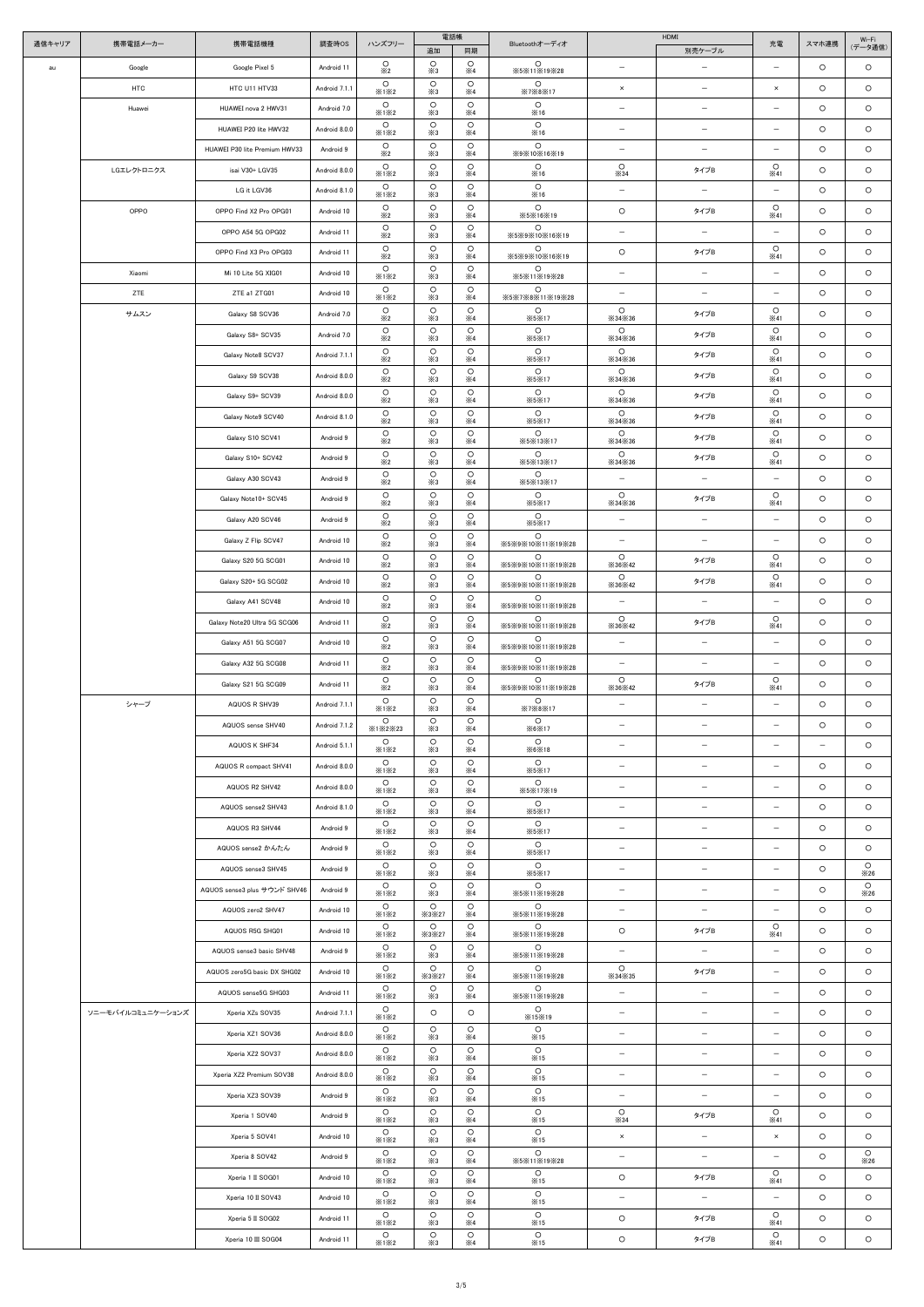| 通信キャリア   | 携帯電話メーカー      | 携帯電話機種                                           | 調査時OS                    | ハンズフリー                           | 電話帳                              |                                  | Bluetoothオーディオ                 |                                                      | HDMI                     | 充電                                                   | スマホ連携                    | Wi-Fi                    |
|----------|---------------|--------------------------------------------------|--------------------------|----------------------------------|----------------------------------|----------------------------------|--------------------------------|------------------------------------------------------|--------------------------|------------------------------------------------------|--------------------------|--------------------------|
|          |               |                                                  |                          |                                  | 追加                               | 同期                               |                                |                                                      | 別売ケーブル                   |                                                      |                          | (データ通信)                  |
| au       | 京セラ           | <b>GRATINA 4G KYF34</b>                          | Android 5.1.1            | $\circ$<br>X1X2                  | $\circ$<br>$\times3$             | $\circ$<br>$\times 4$            | $\circ$<br>×6×18               | $\overline{\phantom{m}}$                             | $\overline{\phantom{0}}$ | $\overline{\phantom{0}}$                             | -                        | $\circ$                  |
|          |               | TORQUE G03                                       | Android 7.1.1            | $\circ$<br>×1×2                  | $\circ$<br>$\times3$             | $\circ$<br>$\times 4$            | $\circ$<br>×6×17               | $\overline{\phantom{m}}$                             | $\overline{\phantom{m}}$ | $\overline{\phantom{0}}$                             | $\circ$                  | $\circ$                  |
|          |               | Qua phone QX                                     | Android 7.1.1            | $\circ$<br>X1X2                  | $\circ$<br>$\times3$             | $\circ$<br>$\times 4$            | $\circ$<br>$\times 6\times 17$ | $\overline{\phantom{m}}$                             | $\qquad \qquad -$        | $\qquad \qquad -$                                    | $\circ$                  | $\circ$                  |
|          |               | MARVERA KYF35                                    | Android 5.1.1            | $\circ$<br>X1X2                  | $\circ$<br>$\times3$             | $\circ$<br>$\times 4$            | $\circ$<br>×6×18               | $\overline{\phantom{m}}$                             | $\overline{\phantom{m}}$ | $\overline{\phantom{0}}$                             | $\overline{\phantom{0}}$ | $\circ$                  |
|          |               | かんたんケータイ KYF36                                   | Android 5.1.1            | $\circ$<br>X1X2                  | $\circ$<br>$\times3$             | $\circ$<br>$\times 4$            | $\circ$<br>X5X11X16X21         | $\overline{\phantom{m}}$                             | $\overline{\phantom{m}}$ | $\qquad \qquad -$                                    | $\qquad \qquad -$        | $\qquad \qquad -$        |
|          |               | <b>GRATINA KYF37</b>                             | Android 5.1.1            | $\circ$<br>X1X2                  | $\circ$<br>$\times3$             | $\circ$<br>$\times 4$            | $\circ$<br>×6×18               | $\overline{\phantom{m}}$                             | $\overline{\phantom{m}}$ | $\qquad \qquad -$                                    | $\overline{\phantom{0}}$ | $\circ$                  |
|          |               | BASIO3                                           | Android 7.1.2            | $\circ$<br>X1X2                  | $\circ$<br>$\times3$             | $\circ$<br>$\times 4$            | $\circ$<br>×6×17               | $\qquad \qquad -$                                    | $\overline{\phantom{m}}$ | $\qquad \qquad -$                                    | $\circ$                  | $\circ$                  |
|          |               | Qua phone QZ                                     | Android 8.0.0            | $\circ$<br>X1X2                  | $\circ$<br>$\times 3$            | $\circ$<br>$\times 4$            | $\circ$<br>X5X17               | $\overline{\phantom{0}}$                             | $\overline{\phantom{m}}$ | $\qquad \qquad -$                                    | $\circ$                  | $\circ$                  |
|          |               | かんたんケータイ KYF38                                   | Android 5.1.1            | $\circ$<br>X1X2                  | $\circ$<br>$\times3$             | $\circ$<br>$\times 4$            | $\circ$<br>X5X11X16X21         | $\qquad \qquad -$                                    | $\qquad \qquad -$        | $\qquad \qquad -$                                    | $\overline{\phantom{0}}$ | $\qquad \qquad -$        |
|          |               | <b>INFOBAR xv</b>                                | Android 5.1.1            | $\circ$<br>X1X2                  | $\circ$<br>$\times3$             | $\circ$<br>$\times 4$            | $\circ$<br>×6×16               | $\overline{\phantom{m}}$                             | $\overline{\phantom{m}}$ | $\overline{\phantom{0}}$                             | $\overline{\phantom{0}}$ | $\circ$                  |
|          |               | URBANO V04                                       | Android 9                | $\circ$<br>×1×2                  | $\circ$<br>$\times3$             | $\circ$<br>$\times 4$            | $\circ$<br>×5×17               | $\overline{\phantom{m}}$                             | $\qquad \qquad -$        | $\qquad \qquad -$                                    | $\circ$                  | $\circ$<br>$\times 26$   |
|          |               | <b>GRATINA KYF39</b>                             | Android 5.1.1            | $\circ$<br>X1X2                  | $\circ$<br>$\times3$             | $\circ$<br>$\times 4$            | $\circ$<br>×6×16               | $\overline{\phantom{a}}$                             | $\overline{\phantom{m}}$ | $-$                                                  | $\overline{\phantom{m}}$ | $\circ$                  |
|          |               | <b>TORQUE G04</b>                                | Android 9                | $\circ$<br>×1×2                  | $\circ$<br>$\times3$             | $\circ$<br>$\times 4$            | $\circ$<br>×5×17               | $\qquad \qquad -$                                    | $\overline{\phantom{m}}$ | $\qquad \qquad -$                                    | $\circ$                  | $\circ$                  |
|          |               | BASIO4 KYV47                                     | Android 10               | $\circ$<br>X1X2                  | $\circ$<br>$\times3$             | $\circ$<br>$\times 4$            | $\circ$<br>※5※9※10※11※19※28    | $\qquad \qquad -$                                    | $\overline{\phantom{m}}$ | $\overline{\phantom{0}}$                             | $\circ$                  | $\circ$                  |
|          |               | <b>GRATINA KYV48</b>                             | Android 10               | $\circ$<br>X1X2                  | $\circ$<br>$\times3$             | $\circ$<br>$\times 4$            | $\circ$<br>×6×12×16×19×21      | $\qquad \qquad -$                                    | $\overline{\phantom{m}}$ | $\overline{\phantom{0}}$                             | $\circ$                  | $\circ$                  |
|          |               | かんたんケータイ KYF41                                   | Android 11               | $\circ$<br>X1X2                  | $\circ$<br>$\times3$             | $\times$                         | $\circ$<br>※6※12※16※19※21      | $\qquad \qquad -$                                    | $\overline{\phantom{m}}$ | $\qquad \qquad -$                                    | $\overline{\phantom{0}}$ | $\overline{\phantom{m}}$ |
|          |               | TORQUE 5G KYG01                                  | Android 11               | $\circ$<br>X1X2                  | $\circ$                          | $\circ$<br>$\times 4$            | $\circ$<br>X5X11X19X28         | $\qquad \qquad -$                                    | $\overline{\phantom{m}}$ | $\qquad \qquad -$                                    | $\circ$                  | $\circ$                  |
|          |               | <b>GRATINA KYF42</b>                             | Android 10               | $\circ$<br>×1×2                  | $\circ$<br>$\times3$             | $\circ$<br>$\times 4$            | $\circ$<br>※6※12※16※19※21      | $\qquad \qquad -$                                    | $\overline{\phantom{m}}$ | $\qquad \qquad -$                                    | $\overline{\phantom{0}}$ | $\circ$                  |
| SoftBank | APPLE         | iPhone 8                                         | iOS 13.2.3               | $\circ$<br>X2X22                 | $-$                              | $\circ$<br>$\times 4$            | $\circ$<br><b>X13X15</b>       | $\circ$<br>$\times$ 34 $\times$ 36 $\times$ 38       | タイプA                     | $\circ$<br>$\times$ 39                               | $\circ$<br>$\times$ 37   | $\circ$                  |
|          |               | iPhone 8 Plus                                    | iOS 13.2.3               | $\circ$<br>X2X22                 | $-$                              | $\circ$<br>$\times 4$            | $\circ$<br><b>※13※15</b>       | $\circ$<br>$\times$ 34 $\times$ 36 $\times$ 38       | タイプA                     | $\circ$<br>$\times$ 39                               | $\circ$<br>$\times$ 37   | $\circ$                  |
|          |               | iPhone X                                         | iOS 13.2.3               | $\circ$<br>×2×22                 | $\overline{\phantom{m}}$         | $\circ$<br>$\times 4$            | $\circ$<br><b>×13×15</b>       | $\circ$<br>×34×36×38                                 | タイプA                     | $\circ$<br>$\times$ 39                               | $\circ$<br>$\times$ 37   | $\circ$                  |
|          |               | iPhone XS                                        | iOS 14.2                 | $\circ$<br>X2X22                 | $\overline{\phantom{m}}$         | $\circ$<br>$\times 4$            | $\circ$<br>×15                 | $\circ$<br>$\times$ 34 $\times$ 36 $\times$ 38       | タイプA                     | $\circ$<br>$\times$ 39                               | $\circ$<br>$\times$ 37   | $\circ$                  |
|          |               | iPhone XS Max                                    | iOS 14.2                 | $\circ$<br>×2×22                 |                                  | $\circ$<br>$\times 4$            | $\circ$<br>×15                 | $\circ$<br>$\times$ 34 $\times$ 36 $\times$ 38       | タイプA                     | $\circ$<br>$\times$ 39                               | $\circ$<br>$\times$ 37   | $\circ$                  |
|          |               | iPhone XR                                        | iOS 14.2                 | $\circ$<br>X2X22                 | $\overline{\phantom{m}}$         | $\circ$<br>$\times 4$            | $\circ$<br>×15                 | $\circ$<br>$\times$ 34 $\times$ 36 $\times$ 38       | タイプA                     | $\circ$<br>$\times$ 39                               | $\circ$<br>$\times$ 37   | $\circ$                  |
|          |               | iPhone 11                                        | iOS 14.2                 | $\circ$<br>X2X22                 | $\qquad \qquad -$                | $\circ$<br>$\times 4$            | $\circ$<br>×15                 | $\circ$<br>$\times$ 34 $\times$ 36 $\times$ 38       | タイプA                     | $\circ$<br>$\times$ 39                               | $\circ$<br>$\times$ 37   | $\circ$                  |
|          |               | iPhone 11 Pro                                    | iOS 14.2                 | $\circ$<br>X2X22                 | $\qquad \qquad -$                | $\circ$<br>$\times 4$            | $\circ$<br>×15                 | $\circ$<br>$\times$ 34 $\times$ 36 $\times$ 38       | タイプA                     | $\circ$<br>$\times$ 39                               | $\circ$<br>$\times$ 37   | $\circ$                  |
|          |               | iPhone 11 Pro Max                                | iOS 14.2                 | $\circ$<br>X2X22                 | $\qquad \qquad -$                | $\circ$<br>$\times 4$            | $\circ$<br>×15                 | $\circ$<br>×34×36×38                                 | タイプA                     | $\circ$<br>$\times$ 39                               | $\circ$<br>$\times$ 37   | $\circ$                  |
|          |               | iPhone SE 第2世代                                   | iOS 14.2                 | $\circ$<br>X2X22                 | $\qquad \qquad -$                | $\circ$<br>$\times 4$            | $\circ$<br>×15                 | $\circ$<br>$\times$ 34 $\times$ 36 $\times$ 38       | タイプA                     | $\circ$<br>$\times$ 39                               | $\circ$<br>$\times$ 37   | $\circ$                  |
|          |               | iPhone 12                                        | iOS 14.3                 | $\circ$<br>X2X22                 | $-$                              | $\circ$<br>$\times 4$            | $\circ$<br>×15                 | $\circ$<br>$\times$ 34 $\times$ 36 $\times$ 38       | タイプA                     | $\circ$<br>$\times$ 39                               | $\circ$<br>$\times$ 37   | $\circ$<br>×31           |
|          |               | iPhone 12 Pro                                    | iOS 14.3                 | $\circ$<br>X2X22                 | $\overline{\phantom{m}}$         | $\circ$<br>$\times 4$            | $\circ$<br>×15                 | $\circ$<br>$\times$ 34 $\times$ 36 $\times$ 38       | タイプA                     | $\circ$<br>$\times$ 39                               | $\circ$<br>$\times$ 37   | $\circ$<br>×31           |
|          |               | iPhone 12 mini                                   | iOS 14.3                 | $\circ$<br>X2X22                 | $-$                              | $\circ$<br>$\times 4$            | $\circ$<br>×15                 | $\circ$<br>$\times$ 34 $\times$ 36 $\times$ 38       | タイプA                     | $\circ$<br>$\times$ 39                               | $\circ$<br>$\times$ 37   | $\circ$<br>×31           |
|          |               | iPhone 12 Pro Max                                | iOS 14.3                 | $\circ$<br>X2X22                 | $\overline{\phantom{m}}$         | $\circ$<br>$\times 4$            | $\circ$<br>×15                 | $\circ$<br>$\times$ 34 $\times$ 36 $\times$ 38       | タイプA                     | $\circ$<br>$\times$ 39                               | $\circ$<br>$\times$ 37   | $\circ$<br>$\times$ 31   |
|          |               | iPhone 13                                        | iOS 15.1.1               | $\circ$<br>X2X22                 | $\overline{\phantom{m}}$         | $\circ$<br>$\times 4$            | $\circ$<br>×15                 | $\circ$<br>$\times$ 34 $\times$ 36 $\times$ 38       | タイプA                     | $\circ$<br>$\times$ 39                               | $\circ$<br>$\times$ 37   | $\circ$<br>×31           |
|          |               | iPhone 13 mini                                   | iOS 15.1                 | $\circ$<br>X2X22                 | $\overline{\phantom{m}}$         | $\circ$<br>$\times 4$            | $\circ$<br>×15                 | $\circ$<br>$\times$ 34 $\times$ 36 $\times$ 38       | タイプA                     | $\circ$<br>$\times$ 39                               | $\circ$<br>$\times$ 37   | $\circ$<br>×31           |
|          |               | iPhone 13 Pro                                    | iOS 15.1                 | $\circ$<br>X2X22                 | $\qquad \qquad -$                | $\circ$<br>$\times 4$            | $\circ$<br>×15                 | $\circ$<br>$\times$ 34 $\times$ 36 $\times$ 38       | タイプA                     | $\circ$<br>$\times$ 39                               | $\circ$<br>×37           | $\circ$<br>×31           |
|          |               | iPhone 13 Pro Max                                | iOS 15.1                 | $\circ$<br>X2X22                 | $\overline{\phantom{m}}$         | $\circ$<br>$\times 4$            | $\circ$<br>×15                 | $\circ$<br>$\times$ 34 $\times$ 36 $\times$ 38       | タイプA                     | $\circ$<br>$\times$ 39                               | $\circ$<br>$\times$ 37   | $\circ$<br>$\times$ 31   |
|          | Google        | Google Pixel 3                                   | Android 9                | $\circ$<br>X2X25                 | $\circ$<br>$\times 3$            | $\circ$<br>$\times 4$            | $\circ$<br>X5X17               | $\overline{\phantom{m}}$                             | $\overline{\phantom{m}}$ | $-$                                                  | $\circ$                  | $\circ$                  |
|          |               | Google Pixel 3 XL                                | Android 9                | $\circ$<br>X2X25                 | $\circ$<br>$\times3$             | $\circ$<br>$\times 4$            | $\circ$<br>×5×17               | $\qquad \qquad -$                                    | $\overline{\phantom{m}}$ | $\qquad \qquad -$                                    | $\circ$                  | $\circ$                  |
|          |               | Google Pixel 3a                                  | Android 9                | $\circ$<br>$\times 2$            | $\circ$<br>$\times 3$            | $\circ$<br>$\times 4$            | $\circ$<br><b>X5X17</b>        | $\overline{\phantom{a}}$                             | $\overline{\phantom{m}}$ | $\overline{\phantom{0}}$                             | $\circ$                  | $\circ$                  |
|          |               | Google Pixel 3a XL                               | Android 9                | $\circ$<br>$\times 2$            | $\circ$<br>$\times 3$            | $\circ$<br>$\times 4$            | $\circ$<br>×5×17               | $\overline{\phantom{m}}$                             | $\overline{\phantom{m}}$ | $\qquad \qquad -$                                    | $\circ$                  | $\circ$                  |
|          |               | Google Pixel 4                                   | Android 10               | $\circ$<br>$\times 2$            | $\circ$<br>$\times 3$            | $\circ$<br>$\times 4$            | $\circ$<br>X5X17               | $\overline{\phantom{a}}$                             | $\overline{\phantom{m}}$ | $\qquad \qquad -$                                    | $\circ$                  | $\circ$                  |
|          |               | Google Pixel 4 XL                                | Android 10               | $\circ$<br>$\times 2$            | $\circ$<br>$\times3$             | $\circ$<br>$\times 4$            | $\circ$<br>X5X17               | $\overline{\phantom{m}}$                             | $\qquad \qquad -$        | $\qquad \qquad -$                                    | $\circ$                  | $\circ$                  |
|          |               | Google Pixel 4a                                  | Android 11               | $\circ$<br>$\times 2$            | $\circ$<br>$\times 3$            | $\circ$<br>$\times 4$            | $\circ$<br>X5X11X19X28         | $\overline{\phantom{m}}$                             | $\overline{\phantom{m}}$ | $\qquad \qquad -$                                    | $\circ$                  | $\circ$                  |
|          |               | Google Pixel 4a (5G)                             | Android 11               | $\circ$<br>$\times 2$            | $\circ$<br>$\times 3$            | $\circ$<br>$\times 4$            | $\circ$<br>X5X11X19X28         | $\overline{\phantom{m}}$                             | $\overline{\phantom{m}}$ | $\qquad \qquad -$                                    | $\circ$                  | $\circ$                  |
|          |               | Google Pixel 5                                   | Android 11               | $\circ$<br>$\times 2$            | $\circ$<br>$\times 3$            | $\circ$<br>$\times 4$            | $\circ$<br>X5X11X19X28         | $\qquad \qquad -$                                    | $\qquad \qquad -$        | $\qquad \qquad -$                                    | $\circ$                  | $\circ$                  |
|          |               | Google Pixel 5a(5G)                              | Android 12               | $\circ$<br>$\times 2$            | $\circ$<br>$\times3$             | $\circ$<br>$\times 4$            | $\circ$<br>X5X11X19X28         | $\overline{\phantom{m}}$                             | $\qquad \qquad -$        | $-$                                                  | $\circ$                  | $\circ$                  |
|          | HTC           | HTC U11                                          | Android 7.1.1            | $\circ$<br>X1X2                  | $\circ$<br>$\times 3$            | $\circ$<br>$\times 4$            | $\circ$<br>X7X8X17             | $\circ$<br>$\times$ 34                               | タイプB                     | $\circ$<br>$\times 41$                               | $\circ$                  | $\circ$                  |
|          | Huawei        | HUAWEI Mate 10 Pro                               | Android 8.0.0            | $\circ$<br>×1×2                  | $\circ$<br>$\times$ 3            | $\circ$<br>$\times 4$            | $\circ$<br>×16×19              | $\circ$                                              | タイプB                     | $\circ$<br>$\times 41$                               | $\circ$                  | $\circ$                  |
|          |               | HUAWEI nova lite 2                               | Android 8.0.0            | $\circ$<br>X1X2                  | $\circ$<br>$\times 3$            | $\circ$<br>$\times 4$            | $\circ$<br>X5X17X19            | $\overline{\phantom{m}}$                             | $-$                      | $\overline{\phantom{a}}$                             | $\circ$                  | $\circ$                  |
|          |               | HUAWEI Mate 20 Pro                               | Android 9                | $\circ$<br>$\times 2$<br>$\circ$ | $\circ$<br>$\times$ 3<br>$\circ$ | $\circ$<br>$\times 4$<br>$\circ$ | $\circ$<br>X5X17<br>$\circ$    | $\circ$                                              | タイプB                     | $\circ$<br>$\times 41$                               | $\circ$                  | $\circ$                  |
|          | LGエレクトロニクス    | <b>LG K50</b>                                    | Android 9                | X1X2<br>$\circ$                  | $\times 3$<br>$\circ$            | $\times 4$<br>$\circ$            | ×16<br>$\circ$                 | $\overline{\phantom{m}}$                             | $-$                      | $\overline{\phantom{m}}$<br>$\circ$                  | $\circ$                  | $\circ$                  |
|          |               | LG G8X ThinQ 901LG                               | Android 9                | X1X2<br>$\circ$                  | $\times3$<br>$\circ$             | $\times 4$<br>$\circ$            | ×16<br>$\circ$                 | $\circ$                                              | タイプB                     | $\times 41$<br>$\circ$                               | $\circ$                  | $\circ$                  |
|          |               | LG V60 ThinQ 5G A001LG                           | Android 10               | ×1×2<br>$\circ$                  | $\times 3$<br>$\circ$            | $\times 4$<br>$\circ$            | ×16<br>$\circ$                 | $\circ$                                              | タイプB                     | $\times 41$                                          | $\circ$                  | $\circ$                  |
|          | OPPO          | OPPO Reno3 5G A001OP                             | Android 10               | $\times 2$<br>$\circ$            | $\times 3$<br>$\circ$            | $\times 4$<br>$\circ$            | X5X16X19<br>$\circ$            | $\overline{\phantom{m}}$<br>$\overline{\phantom{m}}$ | $-$                      | $\overline{\phantom{m}}$<br>$\overline{\phantom{m}}$ | $\circ$<br>$\circ$       | $\circ$                  |
|          | Xiaomi<br>ZTE | Redmi Note 9T A001XM<br>ZTE Axon 10 Pro 5G 902ZT | Android 10<br>Android 10 | ×1×2<br>$\circ$                  | $\times$ 3<br>$\circ$            | $\times 4$<br>$\circ$            | X5X11X15X19<br>$\circ$         | $\circ$                                              | $-$<br>タイプB              | $\circ$                                              | $\circ$                  | $\circ$<br>$\circ$       |
|          |               |                                                  |                          | ×1×2                             | $\times 3$                       | $\times 4$                       | ※5※7※8※11※19※28                |                                                      |                          | $\times 41$                                          |                          |                          |